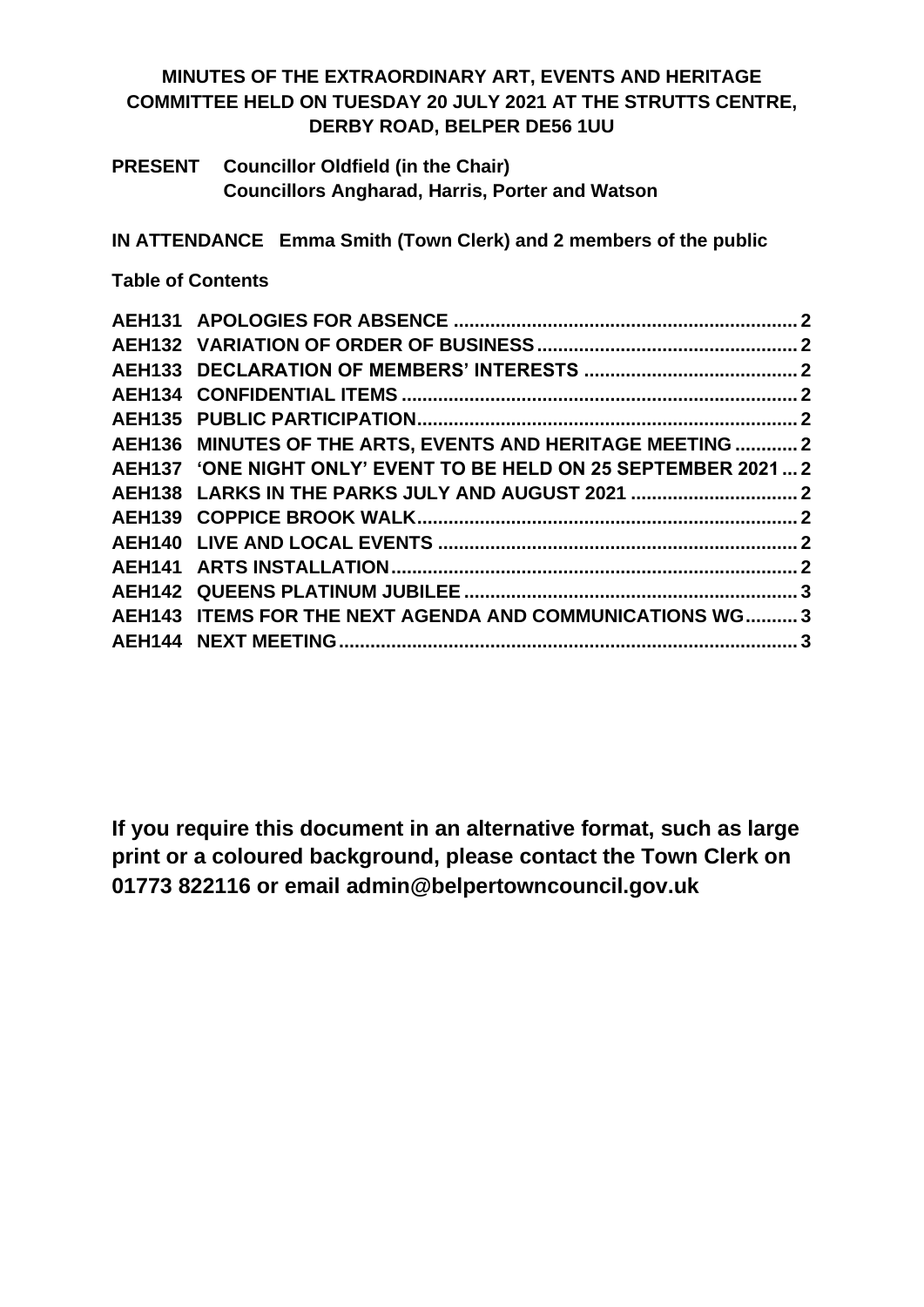- <span id="page-1-0"></span>**AEH131 APOLOGIES FOR ABSENCE** Cllr B Bellamy – No apologies received
- <span id="page-1-1"></span>**AEH132 VARIATION OF ORDER OF BUSINESS** None
- <span id="page-1-2"></span>**AEH133 DECLARATION OF MEMBERS' INTERESTS** None
- <span id="page-1-3"></span>**AEH134 CONFIDENTIAL ITEMS** None
- <span id="page-1-4"></span>**AEH135 PUBLIC PARTICIPATION** A member of the public spoke about 250<sup>th</sup> Anniversary of Robert Owen.
- <span id="page-1-5"></span>**AEH136 MINUTES OF THE ARTS, EVENTS AND HERITAGE MEETING ON 22 JUNE 2021 RESOLVED** Committee approved the minutes of the Arts, Events and Heritage Committee meeting held on 22 June 2021.
- <span id="page-1-6"></span>**AEH137 'ONE NIGHT ONLY' EVENT TO BE HELD ON 25 SEPTEMBER 2021** Cllr Watson stated the Rugby Club did not want to host the event. **RESOLVED** Cllr Watson to speak to the Amateur Cricket Club regarding hosting the event. £500 to be allocated to this budget from the Larks in the Parks budget head.

### <span id="page-1-7"></span>**AEH138 LARKS IN THE PARKS JULY AND AUGUST 2021** Clerk notified the Committee that Amber Valley Borough Council had declined the licence for the River Gardens for all dates requested. **RESOLVED** Cancel all Larks in the Parks for 2021.

## <span id="page-1-8"></span>**AEH139 COPPICE BROOK WALK**

**RECOMMEND** Deferred to the next Committee meeting. Will feedback budget requirements directly to the Finance, Governance and Staff Committee once the working group has met.

## <span id="page-1-9"></span>**AEH140 LIVE AND LOCAL EVENTS**

Live and Local will send a list of available artists to choose from. Amber Valley Borough Council subsidise Live and Local in this area which means diverse arts will be cheaper to book. Cllr Watson has spoken to The Community Hall and they are eager to be part of this. Community Hall capacity is 100 and can have your own bar.

**RESOLVED** signup to Live and Local for 1 year and review.

## <span id="page-1-10"></span>**AEH141 ARTS INSTALLATION**

**RESOLVED** Earmark Talks Programme budget of £1,000 towards the Robert Owen 250<sup>th</sup> Anniversary project.